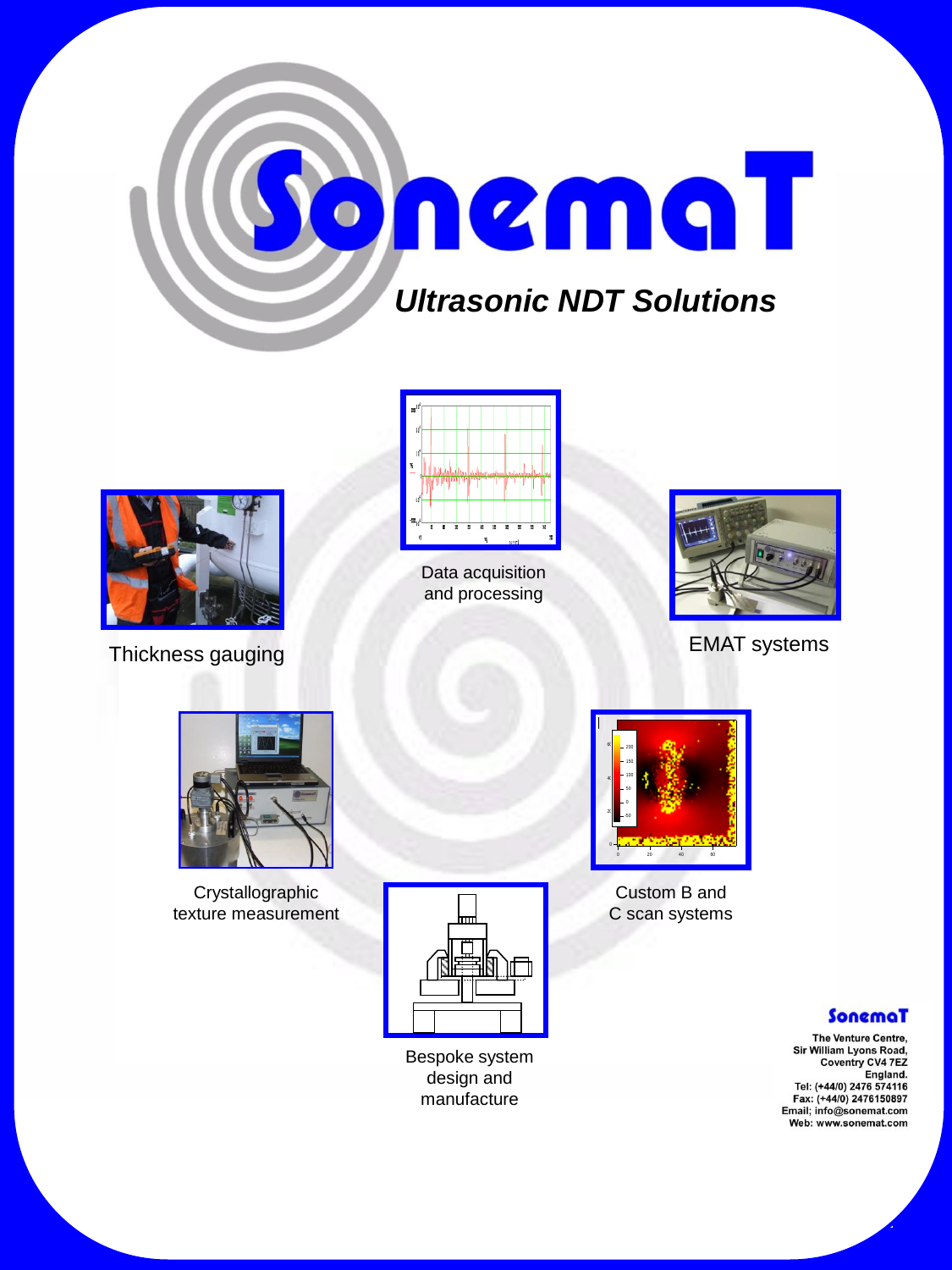### *About Us*

**Sonemat delivers novel non-destructive testing solutions to industry. We have specialist and unique expertise in non-contact ultrasonics, particularly ElectroMagnetic Acoustic Transducers – EMATs.**

### *Non-contact Ultrasonic Technology*

**We use a number of different approaches to detect and generate ultrasound in samples using various techniques such as:-**

 **Electromagnetic acoustic transduction (EMATs)**

 **Laser based ultrasound**

 **Air coupled ultrasound**

**The advantages of using such methods are**

•**No need for acoustic couplants – liquid or dry.**

• **Tolerant of levels of surface corrosion, dirt and roughness that would cause a problem for conventional inspection.**

- **Highly efficient on boiler tube type surface oxides.**
- **The sample or transducer can be moving at high speed.**
- **EMATs can operate at high temperatures.**
- •**Tolerant of misalignment, particularly on curved surfaces such as tubes.**

### *Consultancy Services*

**We also offer a consultancy service where we have access to state of the art research facilities. We undertake consultancy work that ranges from proof of concept to provision of an industrially rugged turnkey system.**

#### SonemaT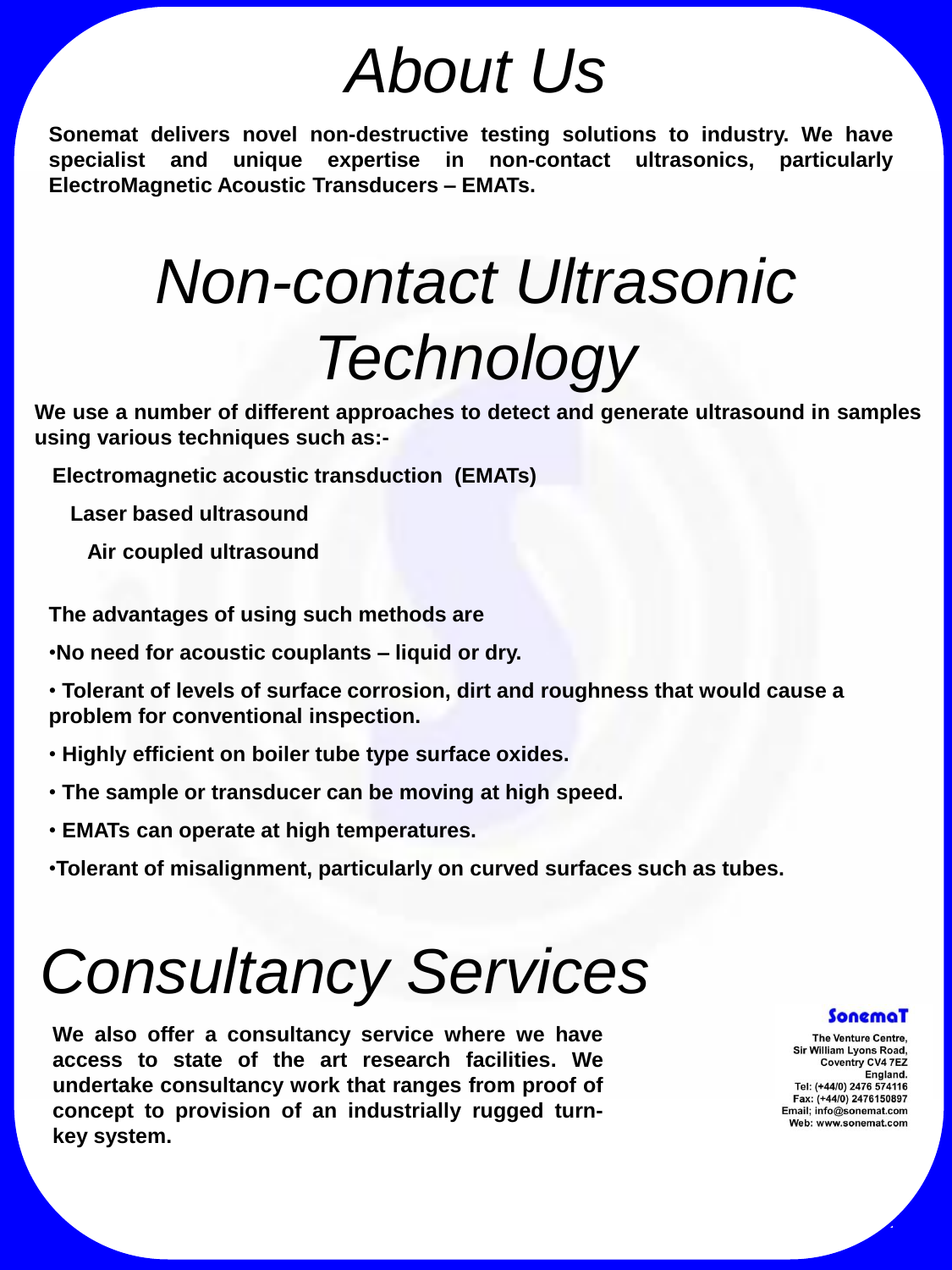## *EMAT probes*

We provide a range of EMAT probes that can be supplied either off the shelf or can be built to customer requirements.

Our standard model is the send-receive shear wave EMAT, for which typical applications include :-

- tube wall thickness measurement
- **plate or sheet thickness measurement**
- **flaw detection**

We also provide a range of specialist EMAT designs for generation and detection of compression waves, Rayleigh waves and Lamb waves and for measurement applications at high temperatures.

We also design hybrid systems that employ laser generated ultrasonic sources for applications such as weld inspection or high temperature Rayleigh wave inspection.



Sonemat HWS2225-GC and HWS2235 shear wave EMATs with integral standoff collars, suitable for boiler tube and tank inspection.



The Sonemat HWS2235-WCT EMAT is able to operate on samples at temperatures of up to 800c with active water cooling.

**NOTE: We recommend that EMATs are used with a specialised preamplifier and a suitable driver. In some situations such as thickness gauging of boiler tubes with a very favourable oxide coating EMATs can be used with a flaw detector. Without a suitable preamplifier the EMAT will only work on a much more limited range of samples and EMAT performance will not be optimised.**

#### SonemaT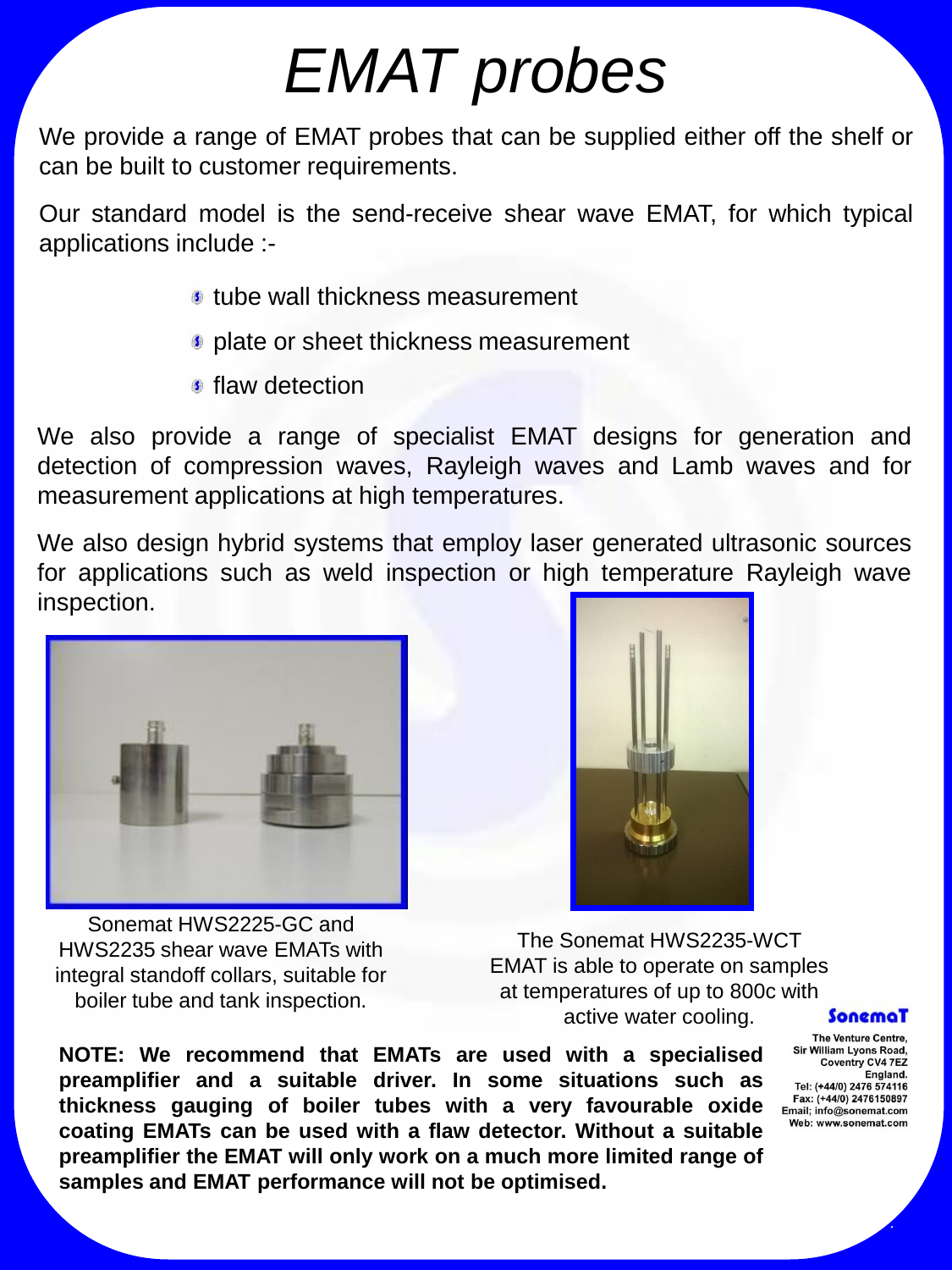### *GS 2020 EMAT Adapter*

The EMAT Adaptor **GS2020** provides a means for NDT inspectors to benefit from the advantages of non-contact EMAT transducers for pulse-echo flaw detection and thickness gauging, without the large capital outlay of replacing existing piezoelectric based flaw inspection systems and thickness/corrosion monitors.



• Acts as a **bridge** between an EMAT probe and a flaw detector designed for piezoelectric transducers.

• Incorporates **low power averaging** electronics such that the signal-to-noise performance of the EMAT measurement is dramatically improved.

• Features **automatic gain control** (AGC), which increases reliability and inspection speed and can eliminate the need for operators to keep adjusting an EMAT stand-off ring or the gain setting on the flaw detector.

Designed to work with modern NDT inspection systems, the Adaptor©, when used with a suitable EMAT (provided as part of the package), has sufficient signal strength and resolving power to work on both oxide coated and oxide free ferritic steel surfaces, providing a major advantage for plant inspection over alternative systems. In certain circumstances measurement of austenitic stainless steel is also possible. The adaptor can also be used with piezoelectric transducers for some situations where the signal-to-noise ratio is too poor to allow measurement, but averaging is able to reveal the ultrasonic signals.

#### **Specifications:**

- **Dimensions: 191 x 137 x 37mm approx. (box)**
- **Weight: 1kg (inc. battery)**
- **Storage temperature: -10 °C - +60 °C**
- **Operating temperature: 0 °C - +40 °C**
- **Operating humidity: 0 - 90%**
- **Maximum Input voltage: 1000V, 100ns pulse width @ 1kHz**
- **Maximum Output voltage: +/- 500mV Bandwidth: 500kHz - 10MHz**
- **Power: 4x AA Batteries (Typically 12hrs battery life)**
- **Connections: 3x LEMO 00 coaxial**
- **Compatibility: Almost all standard flaw detectors ― call for more information or**
- **a free trial with your flaw detector**.

#### SonemaT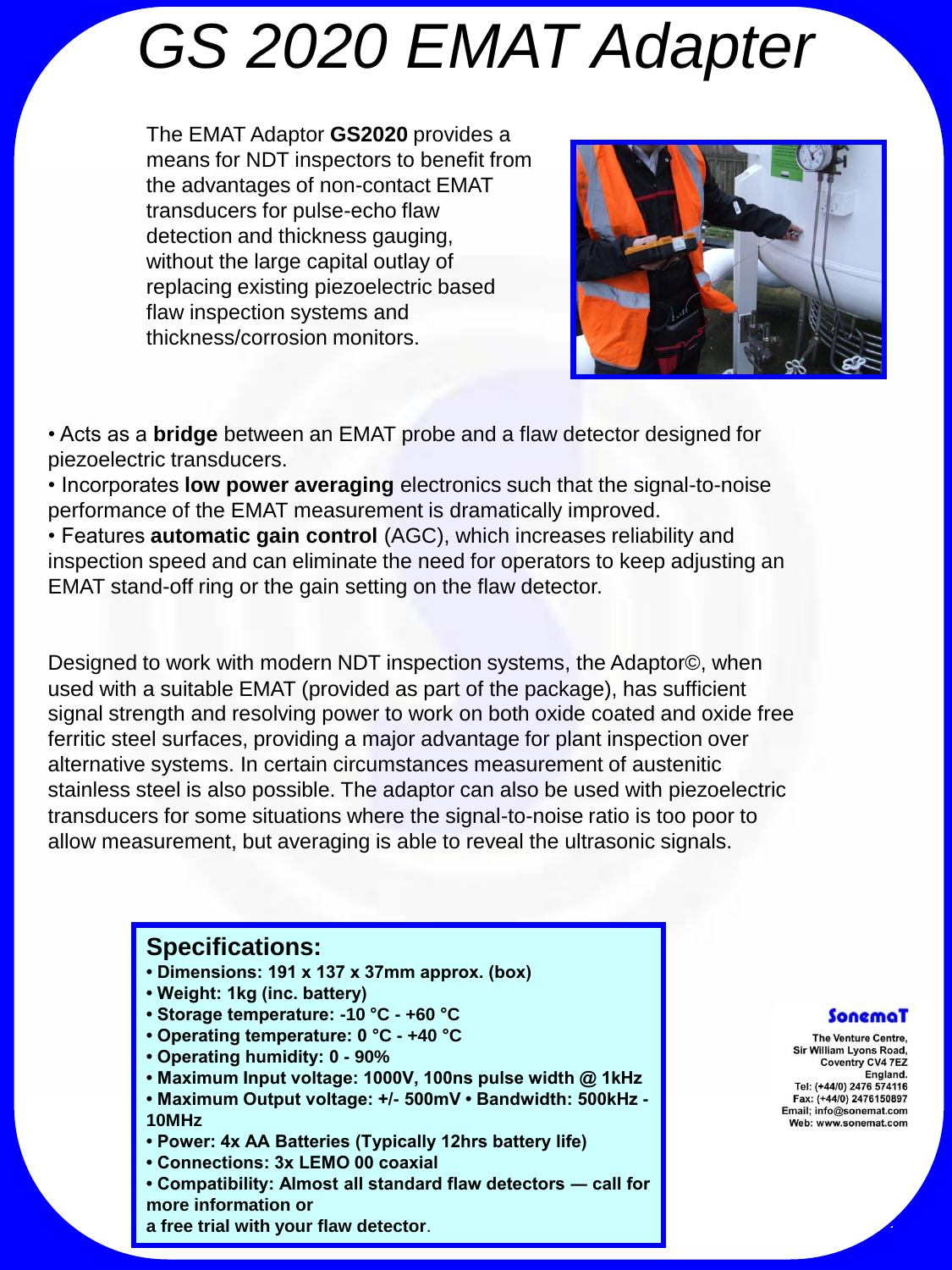## *PR Pulser-Receiver Series*

The PR series provide both a pulser unit to drive an EMAT and a built in pre-amplifier to give the necessary wideband low noise amplification required. They can be supplied together with EMATs for customers with their own data acquisition systems or they can be supplied as a complete system with data acquisition controlled by a laptop.



*Standard PR pulse echo box with BNC connectors.* 

*Custom housings (e.g. rack mounting) and connectors are available on demand.*

#### **Specifications:**

**Dimensions:** 300mm x 200mm x 150mm standard size – can be supplied in smaller box or in a customer specified housing.

**Power:** 110V or 240V AC at <1A

**Connections:** BNC standard

**Signal Output:** +/-3V maximum

**Probe output:** ~600V p-p depending on probe

#### SonemaT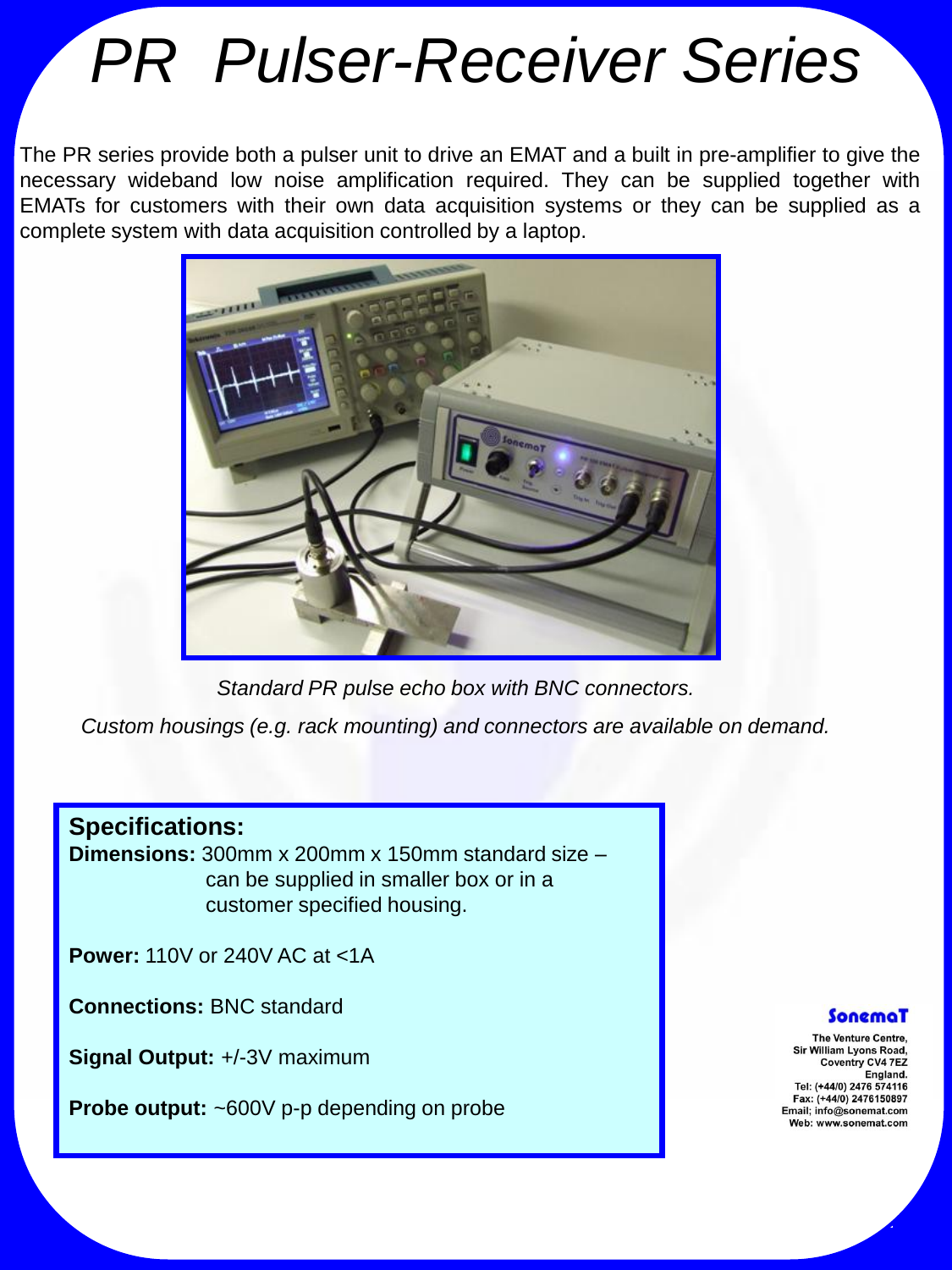## *PRP Piezoelectric Pulser-Receiver Series*

Designed and built in response to customer demand, the PRP series is a low cost entry level pulse-echo system designed for use with a wide variety of piezoelectric transducers operating in a broadband mode for probes designed to operate between 500kHz to10MHz. It is supplied as mains powered as standard, but a battery operated version is available at a slightly higher cost if required. This unit is ideal for training or teaching purposes for basic ultrasonic measurements, being easy to set up and use and it is also readily interfaced with either an oscilloscope or another data capture device.



#### **Specifications:**

**Dimensions:** 190mm x 320mm x 130mm standard size – can be supplied in smaller box or in a customer specified housing.

**Power:** 110V or 240V AC at <1A

**Connections:** BNC standard

**Signal Output:** +/-3V maximum

**Probe output:** ~200V p-p depending on probe

#### SonemaT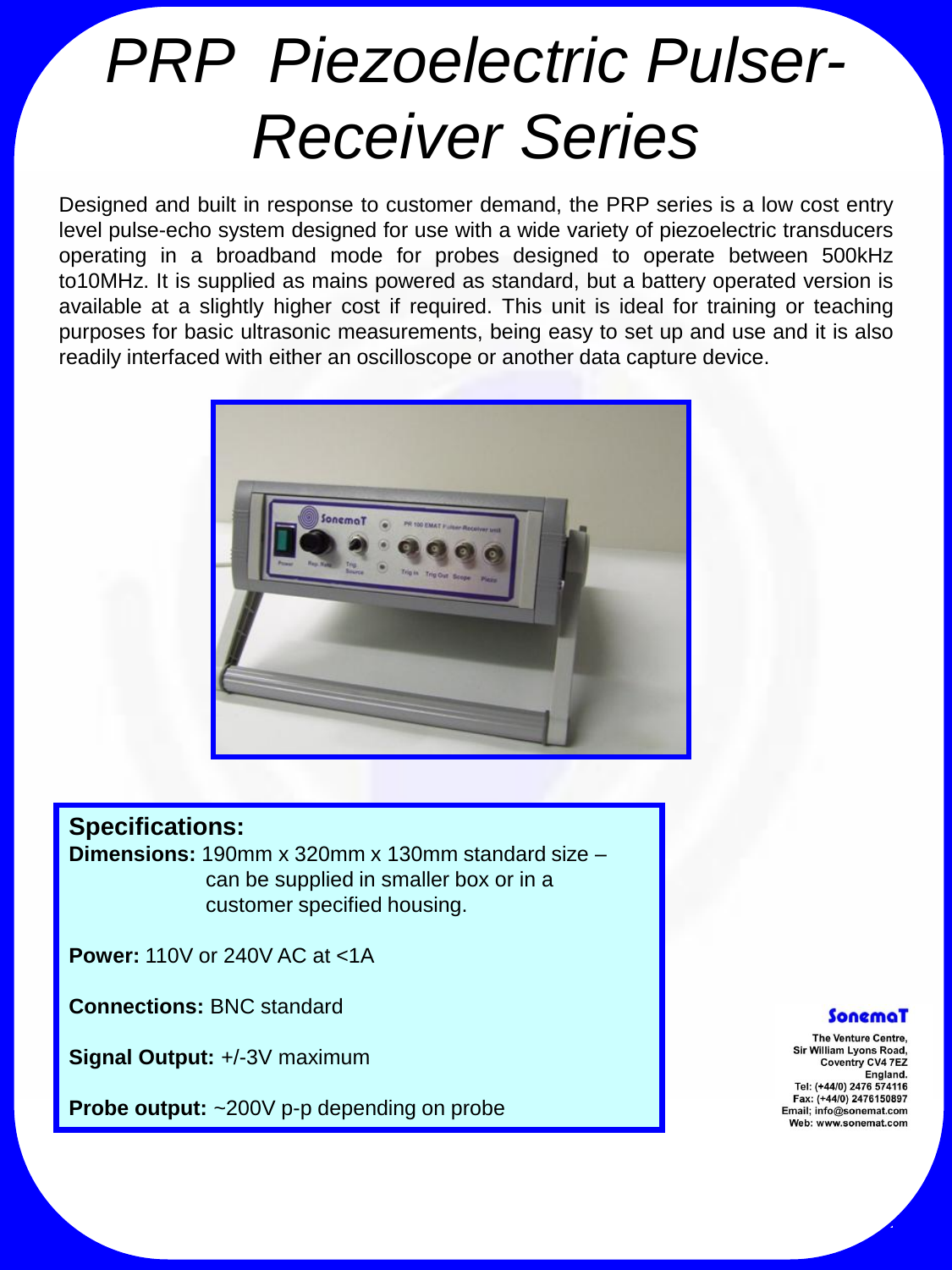## *TE TextEmat Series*



Scanning head with electronics hub and laptop running Sonemat texture scan and analyse software. The laptop allows portability and connectivity to other systems at the users discretion.

TE series scanning head. With integral handles, hard and soft contact modes and weighing less that 6 kg the scanning head can easily be manually positioned on any flat metal surface.



### **Specifications:**

**Dimensions:** 300x300x50mmlaptop 240x240x240mm scanning rig 500x500x200mm electronics hub

**Power:** 110V or 240V AC

**Scan Time:** 20-300 seconds dependent on resolution

#### SonemaT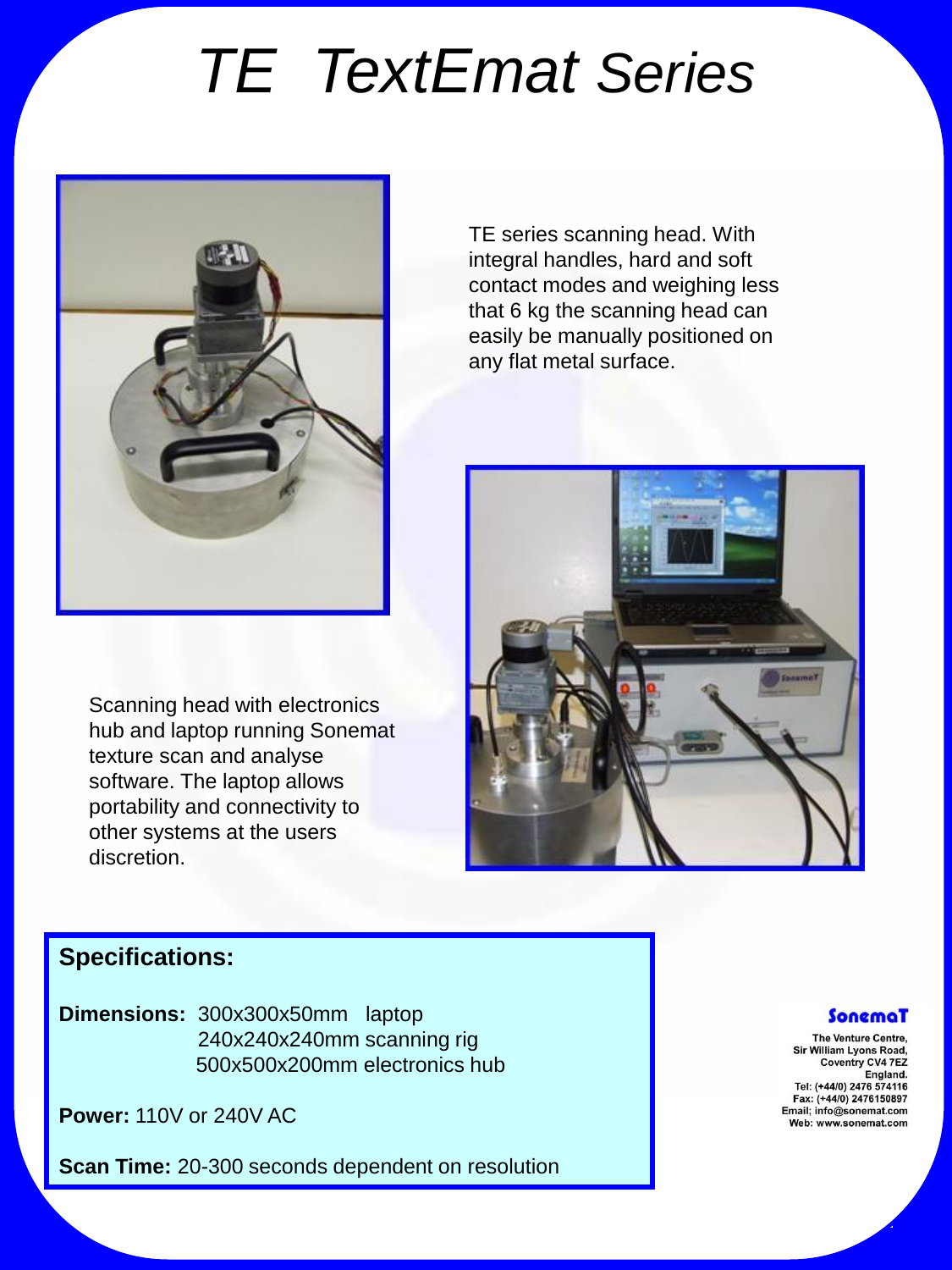### *UltraCouple dry couplant*

Designed for use with piezoelectric transducers as a fast and easy to use alternative to coupling fluid, UltraCouple comes in the form of a 2 part elastomer which can be mixed and molded into the exact shape the customer requires. It is highly flexible, providing good surface contact even with uneven surfaces and has a high transmission efficiency, with acoustic properties close to those of water.



The two part elastomer, shown with an example of an oversize UltraCouple disc below a piezoelectric transducer.

#### **Set Product Characteristics**

**Temperature Range -55 - +200°C Density 1.05 g/cm³ Hardness A45 Shore Thermal Conductivity 0.2 W/m•K Colour Clear Dielectric Strength 24kV/mm Acoustic Velocity: 1021 m/s at ~5MHz Attenuation: 107 m^-1 (~1dB/mm) at ~5 MHz**

#### SonemaT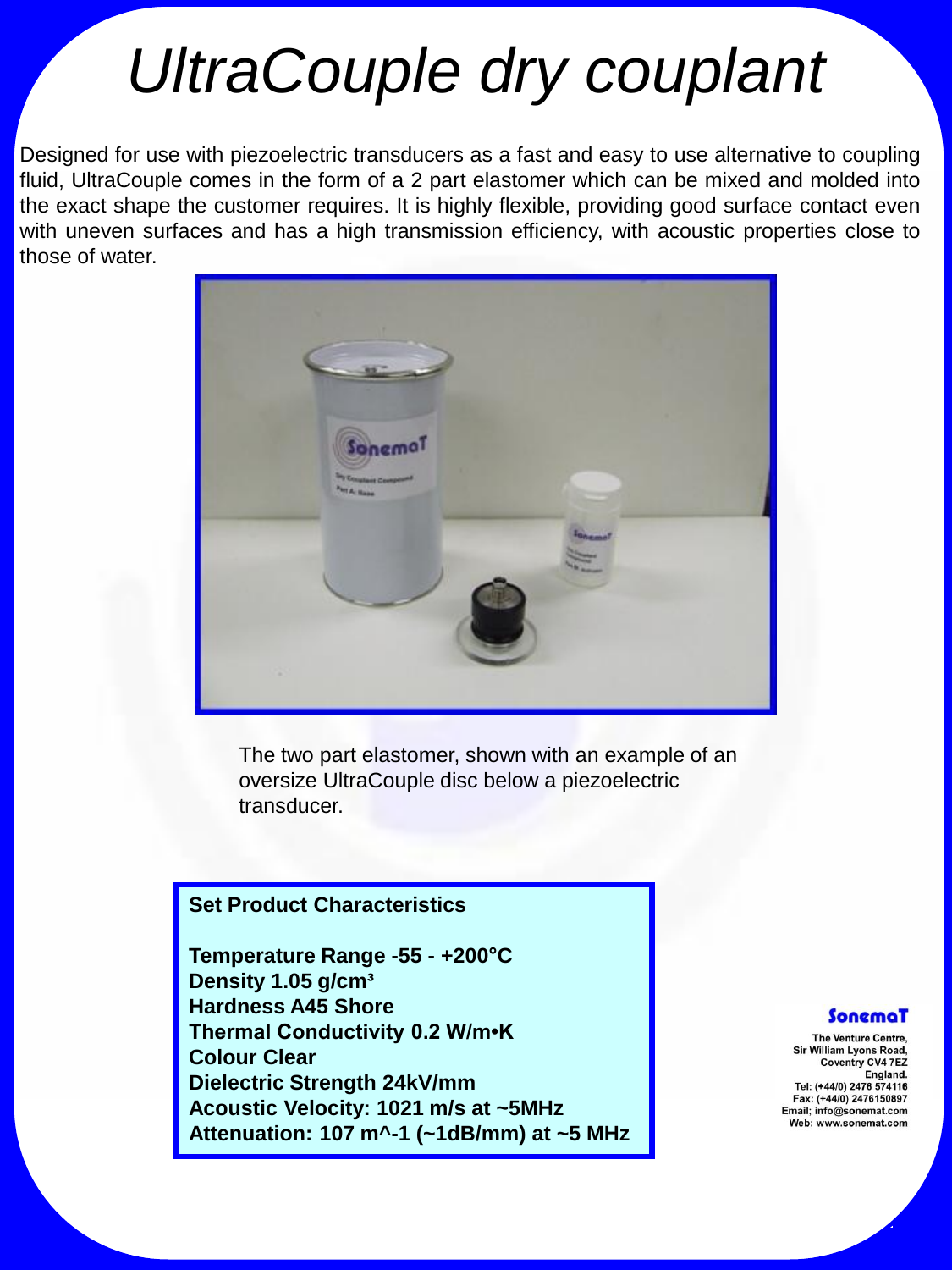### *Laboratory EMAT tools*

The Sonemat high power pulser HPP2000 and standalone amplifier SAA1000 are complimentary products designed for the use of relatively low frequency (broadband with most power in the 0-1 MHz range) high power EMATs for applications such as guided waves pitchcatch NDT. Featuring variable amplifier gain and pulse repetition rate, these recently remodeled units have been used in development of a number of novel NDT applications in recent years, including guided wave pipe inspection, railhead crack detection and beverage can wall thickness gauging.



The Sonemat HPP 2000 generates high power broadband pulses suitable for driving EMATs capable of generating guided waves such as Rayleigh waves, Lamb waves and Shear Horizontal (SH) waves. These types of wavemode can be useful for inspecting difficult-to-access areas of pipes, plates and tank walls.

The Sonemat SAA1000 features 2 channels with variable gain of up to 80dB. Multiple SAA 1000 units can be deployed where arrays of detection EMATs are required.

#### SonemaT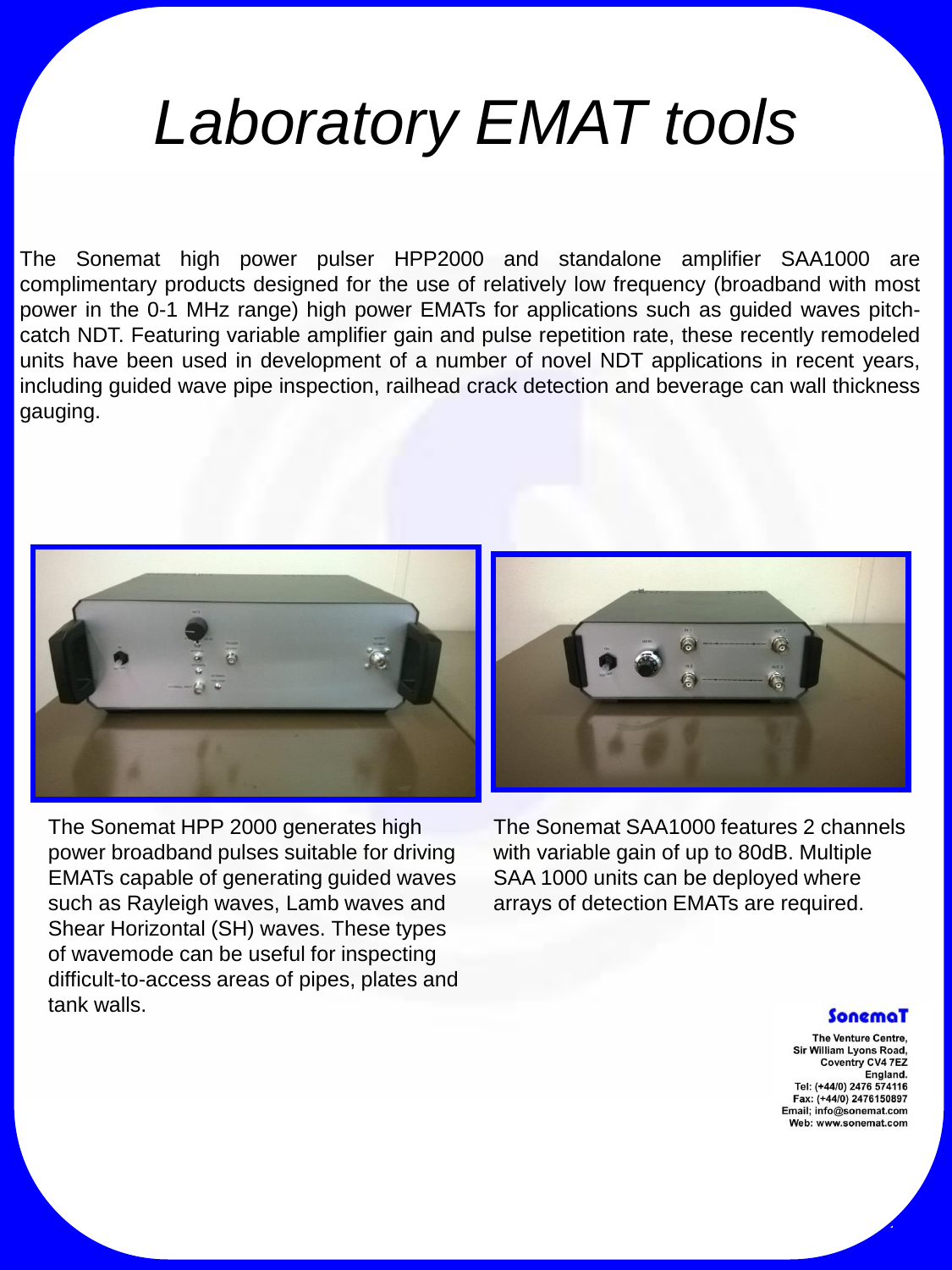# *RITEC Systems*

Sonemat Ltd. Is proud to be the UK agent for Ritec Incorporated. Manufacturers of electronic systems for the operation of ultrasonic nondestructive evaluation (NDE) probes and equipment, Ritec have over 25 years of experience in the field and manufacture equipment used by science and industry on a global level.



The Ritec RAM5000 modular system can be and industrial environment adapted to a wide variety of operations and is fully computer controlled.



The Ritec RPR4000 series of toneburst pulser/ receivers provide a robust and powerful tool for guided and bulk wave NDE in the laboratory

Both these systems come with various options for power output and frequency range, and will support computer interfacing. For a comprehensive list of options as well as other available Ritec products, go to the Ritec website ( www.ritecinc.com ).



**RITEC Inc. 60 Alhambra Road Suite 5 Warwick, RI 02886 401-738-3660 tel 401-738-3661 fax Info@ritecinc.com www.Ritecinc.com**

#### SonemaT